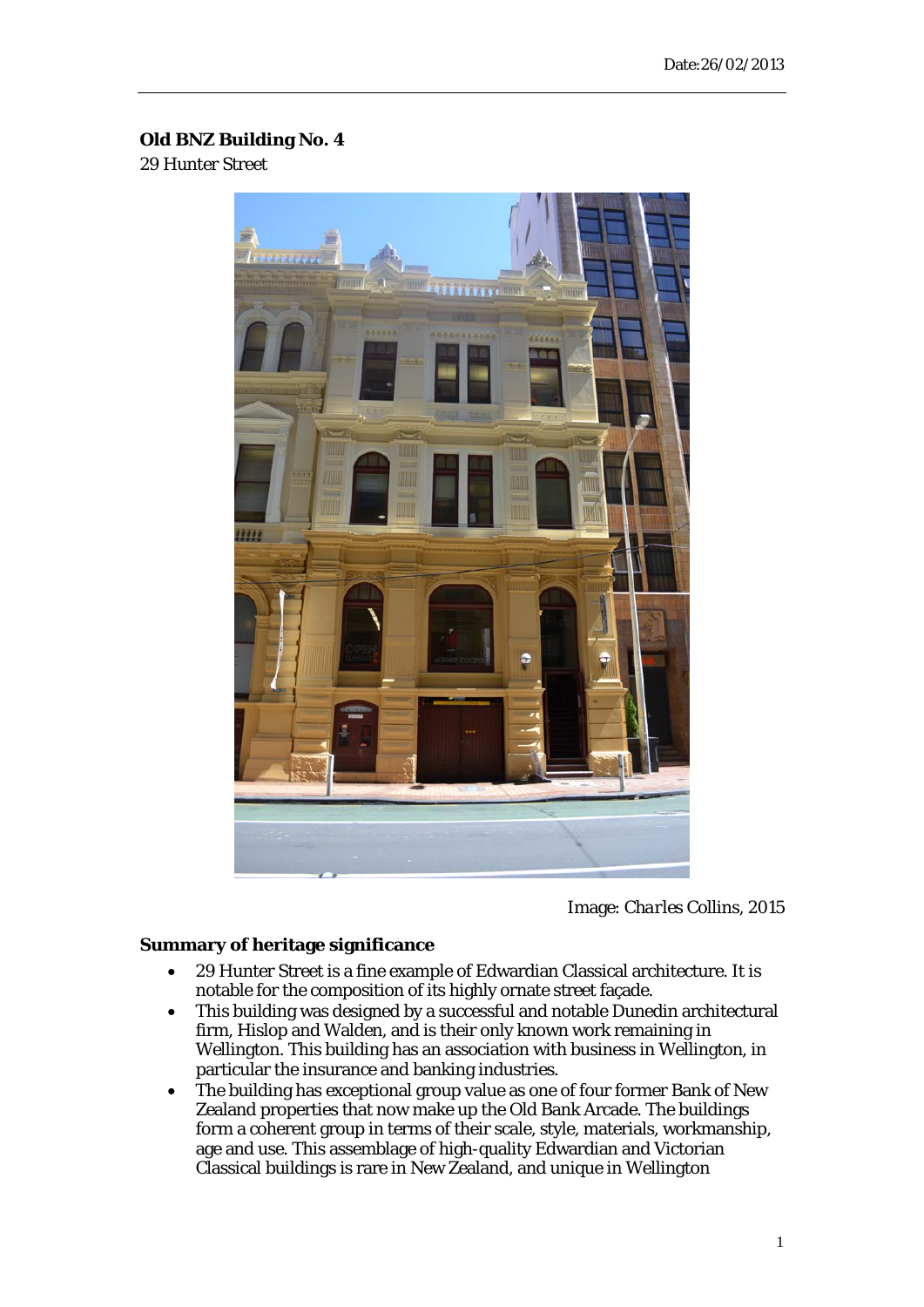| <b>District Plan:</b>           | Map 17, reference 156                               |
|---------------------------------|-----------------------------------------------------|
| <b>Legal Description:</b>       | Lot 1 DP 85253                                      |
| Heritage Area:                  | <b>BNZ</b> / Head Offices Heritage Area             |
| <b>HPT Listed:</b>              | Part of Historic Places Trust Historic Area 7041    |
| <b>Archaeological Site:</b>     | Central City NZAA R27/270 & Pre 1900 reclaimed land |
| <b>Other Names:</b>             | Former New Zealand Accident Insurance Co. Building  |
| Key physical dates:             | <b>Built 1903</b>                                   |
| Architect / Builder:            | <b>Architect: Hislop and Walden</b>                 |
| Former uses:                    | <b>Finance - Insurance</b>                          |
| <b>Current uses:</b>            | <b>Commercial and Retail - Shop</b>                 |
| <b>Earthquake Prone Status:</b> | To be assessed                                      |

Extent: Cityview GIS

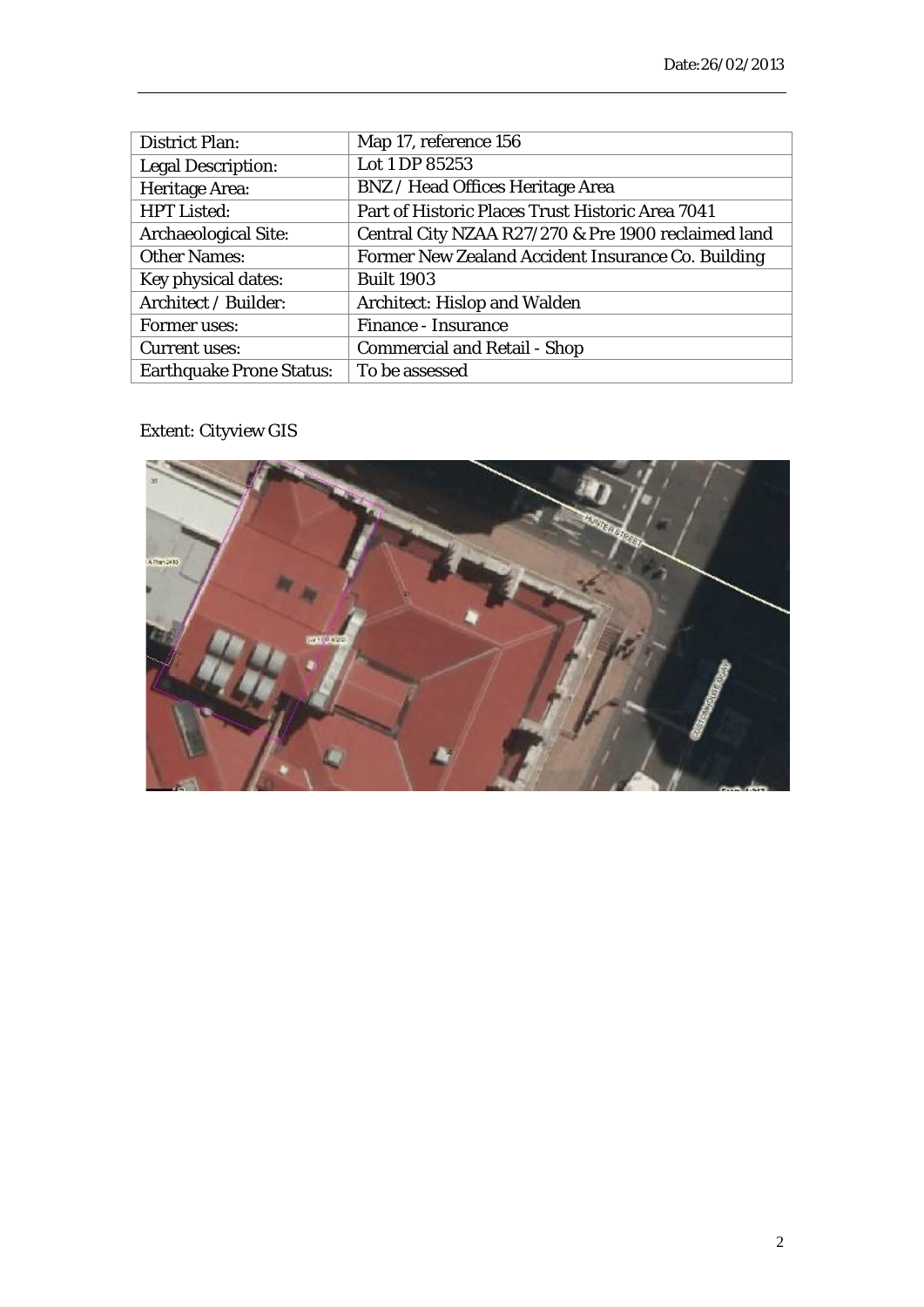## **1.0 Outline History**

*History adapted from Wellington City Council, "29 Hunter Street," Wellington Heritage Building Inventory 2001: Non-Residential Buildings. (Wellington City Council, 1999), HUNT 1.* 

## **1.1 History**

The building at 29 Hunter Street is an important element of the Old Bank Arcade complex. It has a long association with the commercial development of Lambton Quay and plays an important role in defining the character of the block.

29 Hunter Street is built on a narrow site that was originally part of the land reclaimed around the Willis St/Lambton Quay intersection by the Provincial Council between 1856 and 1858. From at least the 1880s the site was occupied by a small twostorey timber structure. Leased largely by agents and merchants this building sat alongside a Whitcombe and Tombs store and the Central Hotel, both of which were eventually replaced by the present MLC building.

In 1903 the site was acquired by the New Zealand Accident Insurance Co., and the present building, designed by the Dunedin firm of Hislop and Walden, was erected in the same year. In 1917 the building was bought by the Union Insurance Society of Canton Ltd. They named it the Union and Traders Building, the Society being the parent company of British Traders Insurance Co. Ltd.

In 1938 the building was purchased by the Bank of New Zealand for £7,500 and, at the time, was the third purchase of four acquisitions in this block. The building was then leased out until the 1960s when the bank required the office space. It remained in BNZ use until the bank moved to its new building on the corner of Willis and Willeston Streets in 1985. The move led to a nearly two-decade long battle to save the former head office, which the Wellington City Council had promised to raze to create an inner city park. This building at 29 Hunter Street building remained unused for 12 years following the BNZ departure. The issue was finally resolved in 1997, when work began to convert the buildings into a shopping and office complex. Little more than the front facade of this building now remains, but the exterior has been restored in a coherent and thoughtful manner thus retaining the integrity of the streetscape.

## **1.2 Timeline of modifications**

All modifications information is based on the Wellington City Archives database items list- 233-23~1.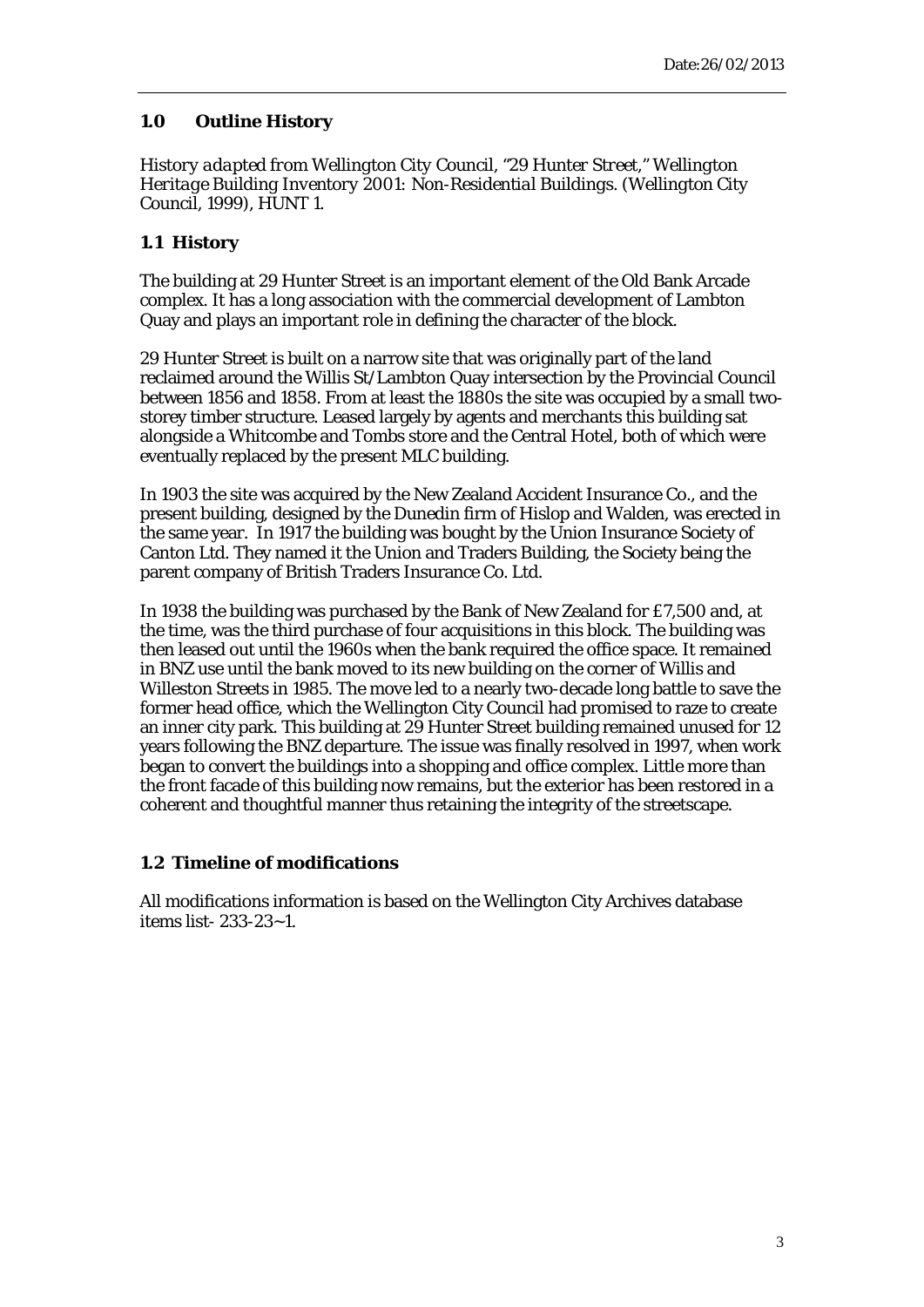

Original Plans – NZ Accident Ins. Co. Building Hunter Street. 00053-94-5222, Wellington City Archives.

| 1903    | Original building construction (00053:94:5333)                                                                                                 |
|---------|------------------------------------------------------------------------------------------------------------------------------------------------|
| 100 $E$ | (0.0050, 0.0010, 0.004, 0.01)<br>$D_{11}$ : $D_{22}$ $D_{32}$ $D_{41}$ $D_{52}$ $D_{52}$ $D_{62}$ $D_{72}$ $D_{83}$ $D_{93}$ $D_{10}$ $D_{11}$ |

1965 Building addition £300– access way (00058:384:C16409)

1971 Building alterations \$ 2, 500 (00058:729:C33026)

Following the sale of the building in 1993 all modifications have been carried out under the address of 233 – 247 Lambton Quay.

| 1995         | The Old Bank Arcade and Chambers refurbishment                  |  |
|--------------|-----------------------------------------------------------------|--|
|              | (61:255:15122)                                                  |  |
| 1998         | Construction of Plimmers Ark display\$13, 000                   |  |
|              | (00078:645:48325)                                               |  |
| 1999 onwards | various internal alterations & shop fit-outs as part of the Old |  |
|              | <b>Bank Arcade and Chambers development</b>                     |  |
| 2002         | Replacement of exterior canopies (00078:1078:92364)             |  |

# **1.3 Occupation history**

| 1903           | New Zealand Accident Insurance Co. |
|----------------|------------------------------------|
| 1965           | <b>Bank of New Zealand</b>         |
| 1993 - Present | Old Bank Arcade                    |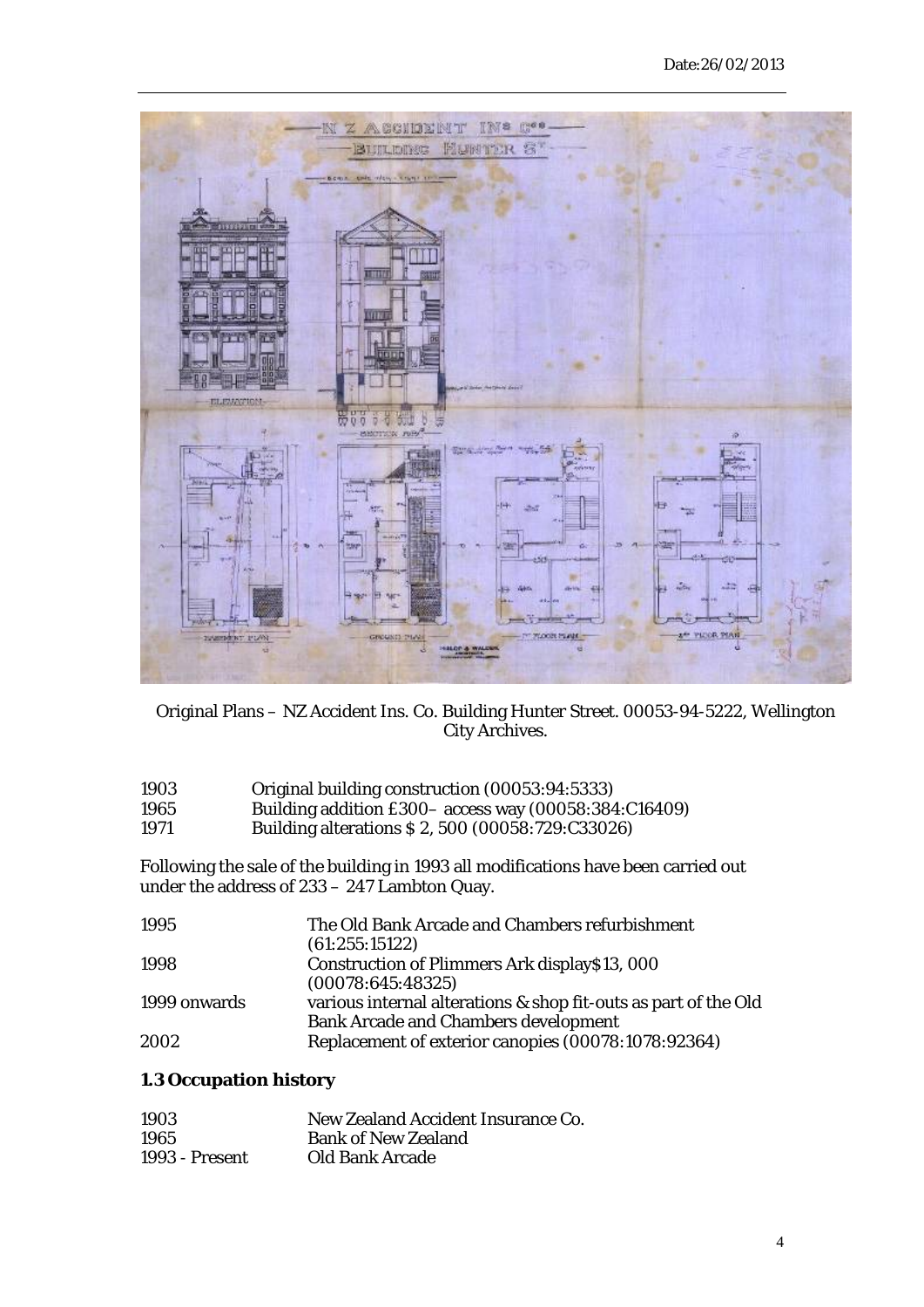## **1.4 Architect**

## **Hislop and Walden[1](#page-4-0)**

James Hislop (1859 – 1901) was born in Glasgow and came to New Zealand at a very early age. He was educated at North East Valley School and received his architectural training at Mason and Wales. He also spent two years in the Public Works Department, as district manager of Nelson. In 1880 he entered into business with W. H. Terry who retired three years later. He established his own practice in Dunedin and later entered into a partnership with Edward Walter Walden (1870-?). In 1889 Hislop designed and supervised the erection of the South Seas Exhibition. Hislop designed a number of prominent buildings both in Otago and elsewhere in the country.

Walden was born in Dunedin and educated at Otago Boys' High School. He began his architectural career articled to Hislop and later, during the 1890s, became a partner in the firm of Hislop and Walden. When Hislop died in 1904, Walden took over the firm. In 1905 Walden was the Otago representative at the first NZIA conference in Nelson. In 1907 he was associated with a building firm known as Hislop and Barton. It is difficult to establish, in some cases, which buildings were designed by the individual architects or the firm.

Among the significant buildings designed by James Hislop: Crown Milling Co. Building, Miller Place, Dunedin (c. 1880) New Zealand Steam Shipping Co. office, Dunedin DIC, Christchurch Evans and Co. Mill, Timaru Agricultural Hall, Dunedin Wesleyan Church, South Dunedin Knox Church Manse, Dunedin (1897) Presbyterian Hall, North Dunedin Milton Coronation Town Hall Cummings House, corner Argyll Street, Royal Terrace

Among the significant buildings designed by Hislop and Walden (Dunedin, unless otherwise stated): Napier Abattoirs (1902) Hallenstein Building, the Octagon Dunedin City Abattoir Presbyterian Church, Andersons Bay New Zealand Clothing Co. building Theatre, George Street (1913) St Margaret's College (1914) Methodist Church, Andersons Bay Whitcombe and Tombs Everybody's Picture Theatre McGavin and Co. Stores (1919)

## **2.0 Physical description**

## **2.1 Architecture**

The Bank of New Zealand No.4 building is four storey commercial building. It was designed in an Edwardian Free Classical style in which Renaissance motifs have been

<span id="page-4-0"></span><sup>1</sup> Ian Bowman, "*BNZ Buildings Conservation Plan",*1992,Wellington City Council, Wellington. -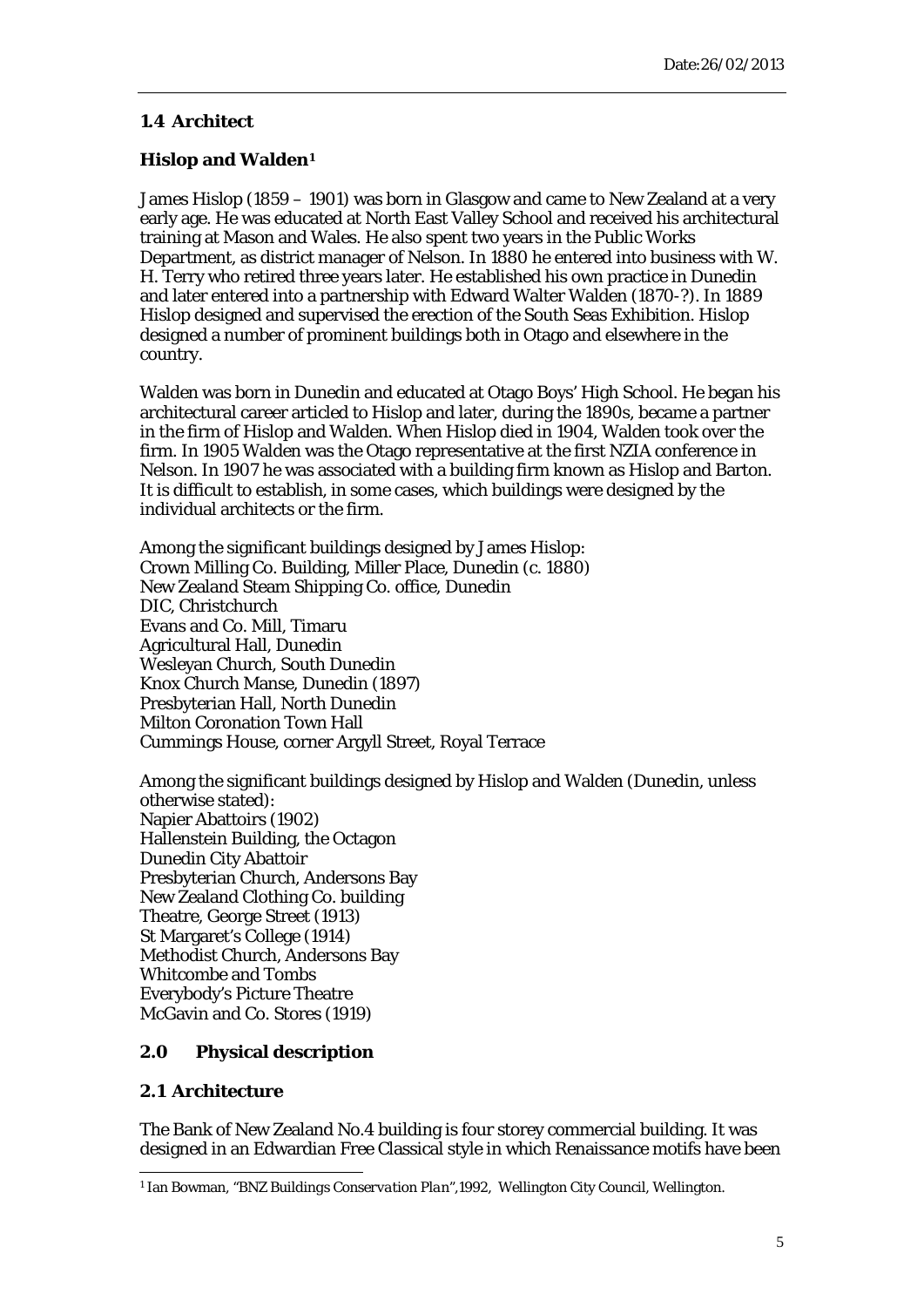liberally interpreted, pared back, and stylised. The architect's decision to use simplified Classical detail is a sensible one given the narrow site of the building. The composition is symmetrical, with a rhythm established by the location of the stylised pilasters. These pilasters are a dominant element in the design, and give the building a pronounced vertical emphasis. The base of the building is rusticated and incorporates part of a basement level. There is a well-defined cornice between floors at all levels, and the facade is essentially a play between the void of windows recessed into arches, and the solid, strongly-modelled pilasters.

On the first floor the pilasters have a stylised Ionic capital. On the second floor and third floors they carry no capital and rise to a plain entablature. The building is capped by a balustraded parapet which carries two triangular pediments. The ground floor interior has good examples of geometric and encaustic floor tiles, timber joinery and metal work, now dismantled.

The deliberate stylisation and simplification of Classical elements gives the facade a strength and quiet impressiveness. It is a townscape element of originality and value, making a distinct contribution to the Bank of New Zealand group.

## **2.2Materials**

The building is constructed in load-bearing brick masonry on concrete foundations and piles. The building has timber joinery. The exterior is rendered in cement.

## **2.3 Setting**

The Old BNZ No.4 Building is one of a group of four buildings on this prominent CBD street-block that are of a similar architectural style, scale and age, and have a historic association with the Bank of New Zealand. It is the smallest of the four buildings but is, nonetheless, a fine example of Edwardian Free Classical style. It is flanked to the east by the former National Mutual Life Association Building (now better known as Old BNZ No.3), and flanked to the north by the very fine Art Deco corner building – the MLC Building.

The four former BNZ buildings form the centrepiece of the BNZ/Head Office Heritage Area.[2](#page-5-0) Other significant buildings in the immediate area include the significant cluster of late Victorian / Edwardian commercial buildings around the Stewart Dawson's Corner, a group of very fine 1930s' head offices built for insurance companies and banks on Lambton Quay, and one of the city's finest 20th century buildings – the AMP building on Customhouse Quay.

This building at 29 Hunter Street is an important part of the BNZ group of buildings, contributing to the character of the group, the Heritage Area, and the streetscape.

## **3.0 Sources**

Bowman, Ian. "*BNZ Buildings Conservation Plan".*1992.Wellington City Council, Wellington.

<span id="page-5-0"></span> $^{\rm 2}$  Michael Kelly et al, 'BNZ/Head Office Heritage Area' unpublished heritage report prepared for the WCC for DPC 48 (2006) -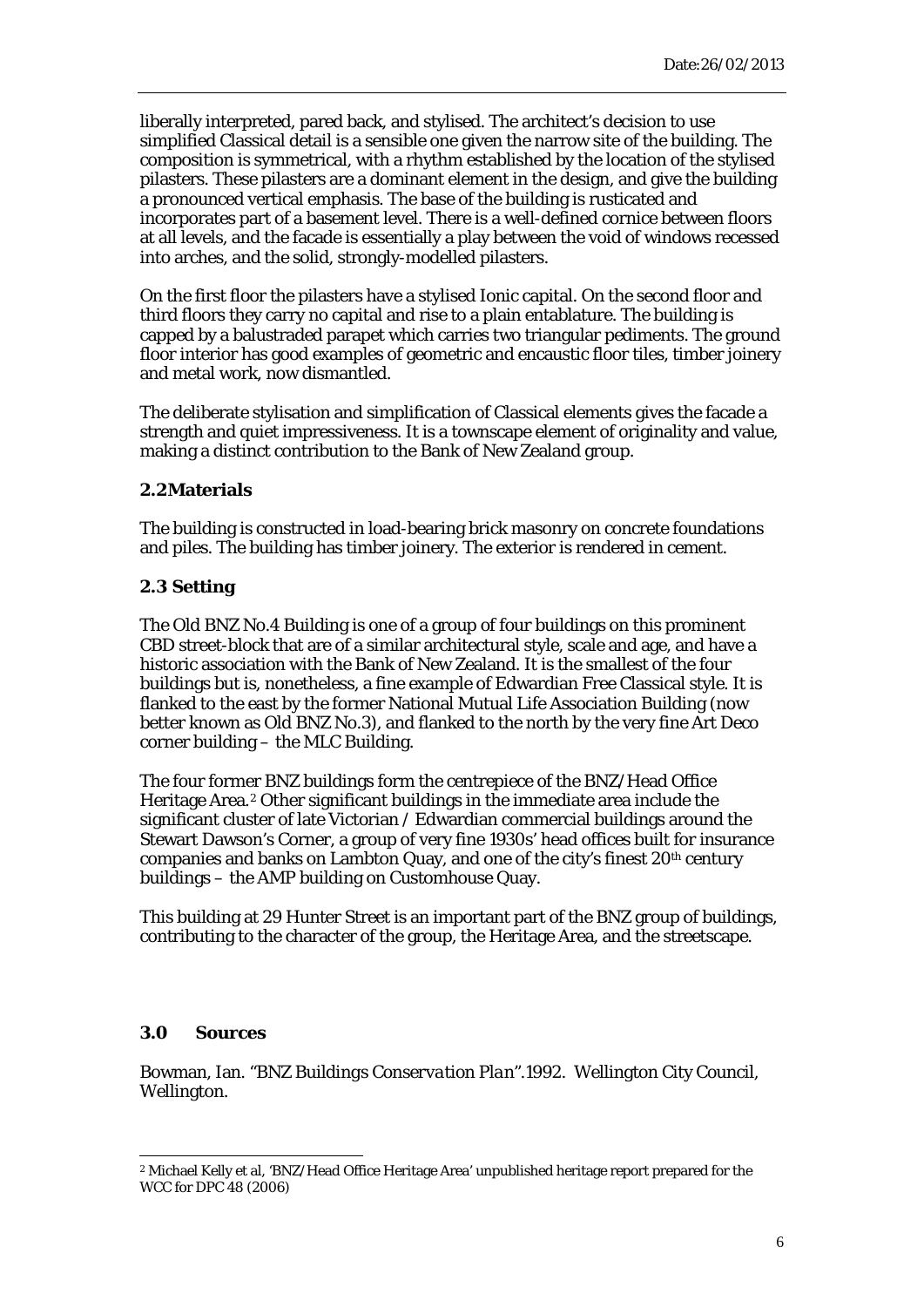Kelly, Michael et al, 'BNZ/Head Office Heritage Area' unpublished heritage report prepared for the WCC for DPC 48 (2006)

Wellington City Archives database items list- 233-23~1.

Wellington City Archives. 00053-94-5222.

Wellington City Council. "29 Hunter Street." *Wellington Heritage Building Inventory 2001: Non-Residential Buildings*. (Wellington City Council, 1999), HUNT 1.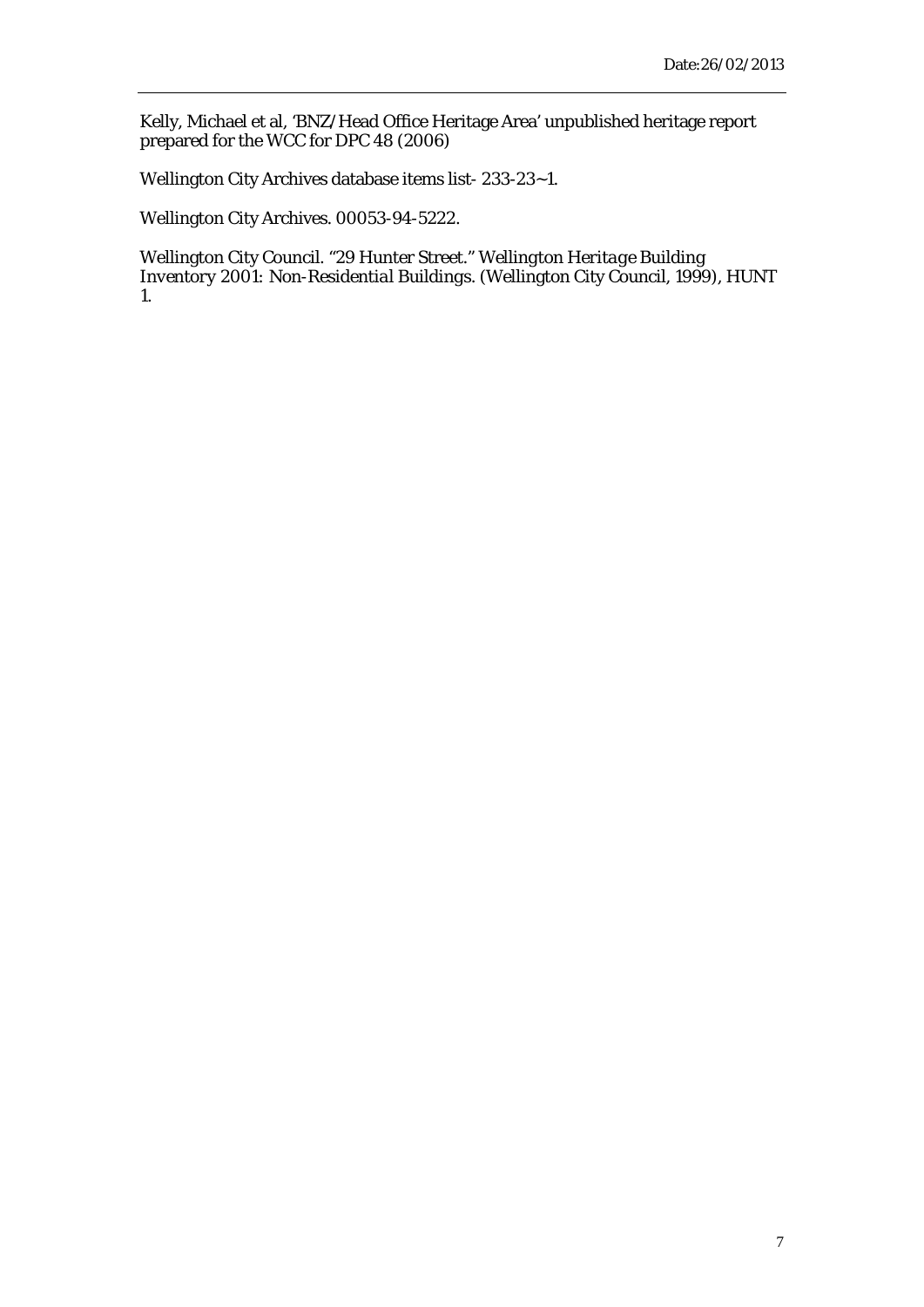## **Criteria for assessing cultural heritage significance**

## *Cultural heritage values*

#### **Aesthetic Value:**

*Architectural: Does the item have architectural or artistic value for characteristics that may include its design, style, era, form, scale, materials, colour, texture, patina of age, quality of space, craftsmanship, smells, and sounds?* 

29 Hunter Street is a fine example of Edwardian Classical architecture. It is notable for the composition of its highly ornate street façade.

*Townscape: Does the item have townscape value for the part it plays in defining a space or street; providing visual interest; its role as a landmark; or the contribution it makes to the character and sense of place of Wellington?* 

This building has outstanding townscape value as a medium rise, highly ornamented building located on a prominent site. It has streetscape value for its contribution to the character and sense of place of the BNZ / Head Offices Heritage Area.

*Group: Is the item part of a group of buildings, structures, or sites that taken together have coherence because of their age, history, style, scale, materials, or use?*

The building has exceptional group value as one of four former Bank of New Zealand properties that now make up the Old Bank Arcade. The buildings form a coherent group in terms of their scale, style, materials, workmanship, age and use. This assemblage of high-quality Edwardian and Victorian Classical buildings is rare in New Zealand, and unique in Wellington

## **Historic Value:**

*Association: Is the item associated with an important person, group, or organisation?* 

This building was designed by a successful and notable Dunedin architectural firm, Hislop and Walden, and is their only known work remaining in Wellington.

*Association: Is the item associated with an important historic event, theme, pattern, phase, or activity?*

This building has an association with business in Wellington, in particular the insurance and banking industries.

## **Scientific Value:**

*Archaeological: Does the item have archaeological value for its ability to provide scientific information about past human activity?* 

The site is recognised as being a part of the Central City NZAA R27/270 & Pre 1900 reclaimed land archaeological areas.

*Educational: Does the item have educational value for what it can demonstrate about aspects of the past?* 

*Technological: Does the item have technological value for its innovative or important construction methods or use of materials?*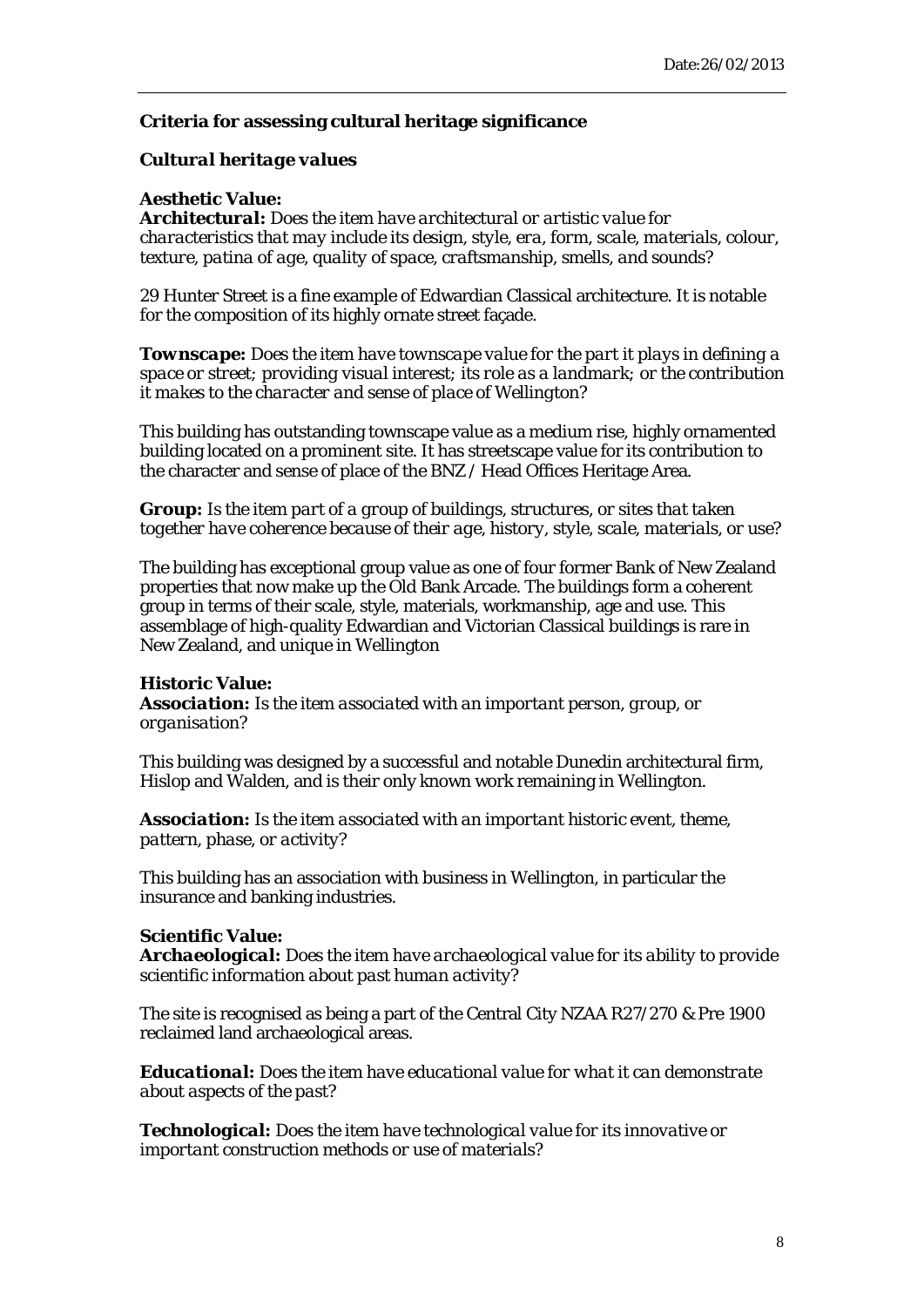This building has technical value in the retention of its original exterior fabrics.

## **Social Value:** *Public esteem: Is the item held in high public esteem?*

This building is held in high public esteem as a part of the Old Bank Arcade. This can be seen by the long-standing campaign to save the buildings from demolition in the 1980s and 90s.

*Symbolic, commemorative, traditional, spiritual: Does the item have symbolic, commemorative, traditional, spiritual or other cultural value for the community who has used and continues to use it?*

#### *Identity/Sense of place/Continuity:*

*Is the item a focus of community, regional, or national identity? Does the item contribute to sense of place or continuity?*

The long history of this building with the Lambton Quay commercial district gives this building important social value. The exterior of the building has had few intrusive modern additions or alterations over the past 110+ years and contributes to the sense of place and continuity of the BNZ / Head Offices Heritage Area.

*Sentiment/Connection: Is the item a focus of community sentiment and connection?*

#### **Level of cultural heritage significance**

*Rare: Is the item rare, unique, unusual, seminal, influential, or outstanding?* 

*Representative: Is the item a good example of the class it represents?* 

This building is a fine example of Edwardian Free Classical commercial design.

*Authentic: Does the item have authenticity or integrity because it retains significant fabric from the time of its construction or from later periods when important additions or modifications were carried out?* 

The exterior of this building has a high level of authenticity due to the retention of a significant amount of its original materials. The integrity of this building has been somewhat reduced due to modern additions particularly on the interiors.

#### *Local/Regional/National/International*

*Is the item important for any of the above characteristics at a local, regional, national, or international level?*

This building is important at a local level due to the contributions that it makes to the townscape, and the role that it has played in Wellington's history, particularly the insurance and banking industries.

It is also important at a national level due to the authenticity that it retains and the role that it plays as a part of a now rare group of masonry commercial buildings.